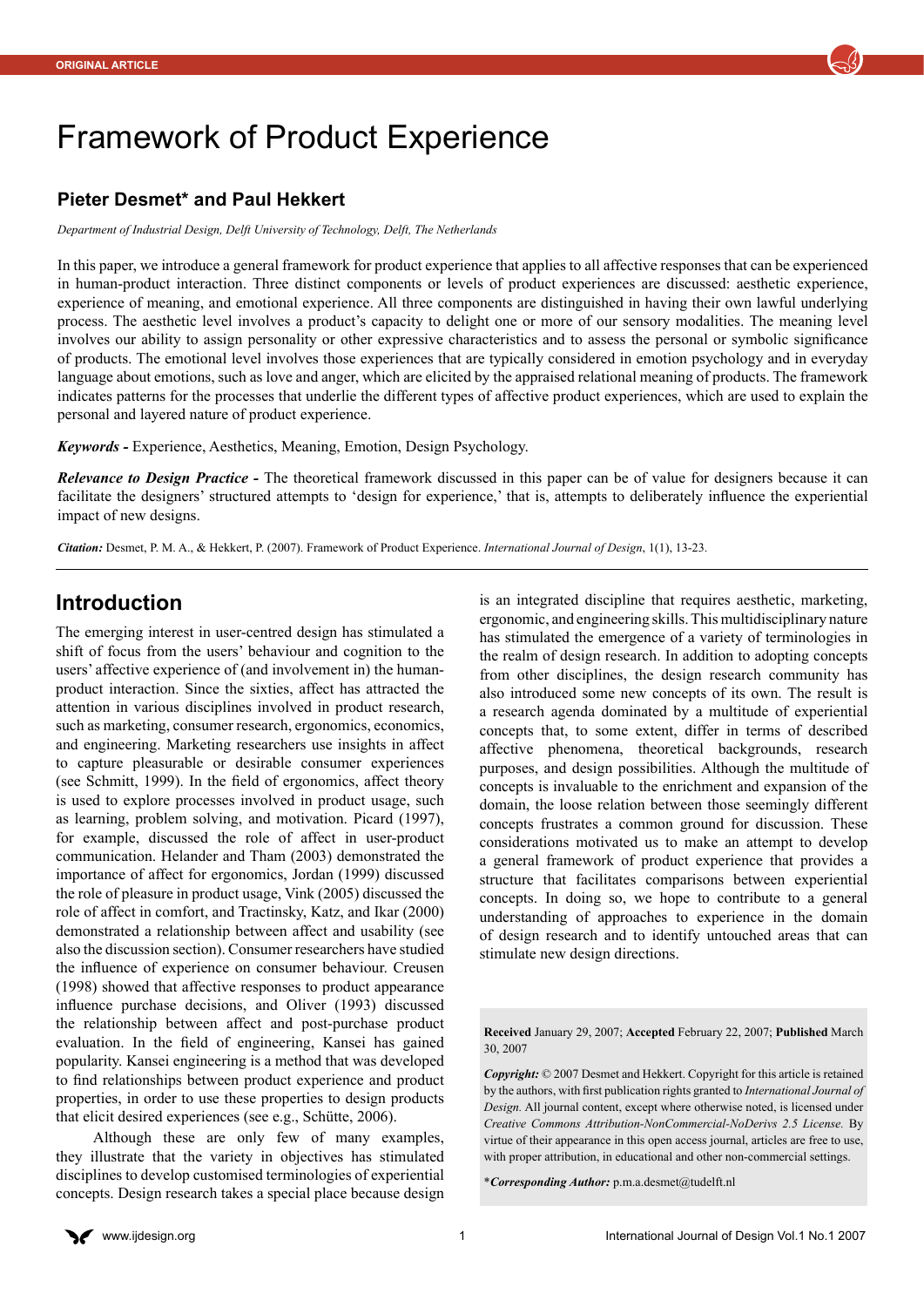#### **Human-Product Interaction**

In this paper, 'product experience' is used to refer to all possible affective experiences involved in human-product interaction. Note that with human-product interaction we do not only refer to (1) instrumental interaction, but also to (2) non-instrumental, and even to (3) non-physical interaction. Examples of instrumental interaction are using, operating, and managing products. One can, for example, experience irritation when the TV does not respond to the remote control or pleasure when a well-designed online booking system proves to be easy to operate. With non-instrumental interaction, we refer to the interactions that do not directly serve a function in operating a product, such as playing with or caressing the product. Someone can be delighted by the soft touch of a seat or inspired by the brilliant shine of a car. Non-physical interaction refers to fantasising about, remembering, or anticipating usage. One can anticipate interaction ("I expect this handle to break when I push it too hard") or fantasise about interaction ("My computer thinks he knows what I want, but he does not have a clue."). One can also imagine, anticipate, or fantasise about possible consequences of interaction. For instance, a person may feel desire towards a new abdominal work-out device because he or she anticipates that with this device the perfect body is within reach. Not only the anticipation of, but also the actual consequences of human-product interaction, can elicit affective responses. The consequence of wearing a fashionable new suit may be positive remarks from colleagues; the consequence of using a laptop may be that the work is done more efficiently; the consequence of eating too much ice cream may be a stomach ache. Each of these consequences can generate affective responses. Note that the absence of an expected consequence can also elicit an affective experience. Those who expect a friend for dinner will be disappointed when the friend does not show up, and those who buy an auto-bronzing lotion will be

*Pieter Desmet* is assistant professor at the faculty of Industrial Design Engineering, Delft University of Technology. He has a background in industrial design, and in 2002 he obtained his Ph.D. for research on emotional product experience. His main research interest is in the field of design and emotion. In cooperation with several international companies he studies why and how consumer products evoke emotions. In addition, he develops tools and methods that can facilitate emotion-driven design. His award winning research has been published in several journals and presented at international platforms. He is an executive board member of the International Design for Emotion Society, and currently guest researcher at the School of Design of the Polytechnic University in Hong Kong.

*Dr. Paul Hekkert* is full professor of form theory at the faculty of Industrial Design Engineering, Delft University of Technology. There he chairs the section design aesthetics and supervises a research group carrying out innovative research on our sense perception and (emotional) experience of products. Much of this research is done in cooperation with industrial partners. Paul has published on product experience and aesthetics in major international journals and is co-editor of "Design and Emotion: The experience of everyday things" [2004]. He is co-founder and chairman of the Design and Emotion society [[www.designandemotion.org](http://www.designandemotion.org)] and has coorganized four consecutive international Design & Emotion conferences. Together with a colleague/designer, he also developed an interactioncentred design approach, called Vision in Product design (ViP) that is widely applied in both education and industry. They presently work on a book in which this approach is laid down. Paul is a board member of the European Academy of Design and serves as a member of the editorial boards of The Design Journal, Empirical Studies of the Arts, and International Journal of Design.

dissatisfied when the product does not tan their skin.

Experience is shaped by the characteristics of the user (e.g., personality, skills, background, cultural values, and motives) and those of the product (e.g., shape, texture, colour, and behaviour). All actions and processes that are involved, such as physical actions and perceptual and cognitive processes (e.g., perceiving, exploring, using, remembering, comparing, and understanding), will contribute to the experience (see also Dewey, 1980). In addition, the experience is always influenced by the context (e.g., physical, social, economical) in which the interaction takes place.

#### **Experience**

The words 'affect' and 'experience' have been used interchangeably in the introduction, because we use 'product experience' to refer to an experience that is affective. In psychology, the term affect, or affective state, is generally used to refer to all types of subjective experiences that are valenced, that is, experiences that involve a perceived goodness or badness, pleasantness or unpleasantness. In experimental research, valence is traditionally used as a bipolar dimension to describe and differentiate between affective states (e.g., Bradley & Lang, 1994; Plutchik, 1980; Wundt, 1905). Russell (1980, 2003) introduced the concept of 'core affect' by combining the affect dimension with physiological arousal into a circular twodimensional model. According to Russell, the experience of core affect is a single integral blend of those two dimensions, describable as a position on the circumplex structure in Figure 1. The horizontal axis represents valence (from unpleasant to pleasant), and the vertical axis represents arousal (from calm to excitement). The various positions on the circumplex structure are illustrated with examples of affective responses that can be experienced in the user-product interaction.



**Figure 1. Circumplex model of core affect with product relevant emotions** (Desmet, 2007; adapted from Russell, 1980).

We constantly experience core affect: from the moment we wake up to the moment we fall asleep, our core affect moves about in Figure 1, responding to a wide variety of internal (e.g., hormonal changes, nutritional deficiencies) and external causes (e.g., events, people, objects, weather). Core affect can be neutral (the central point), moderate, or extreme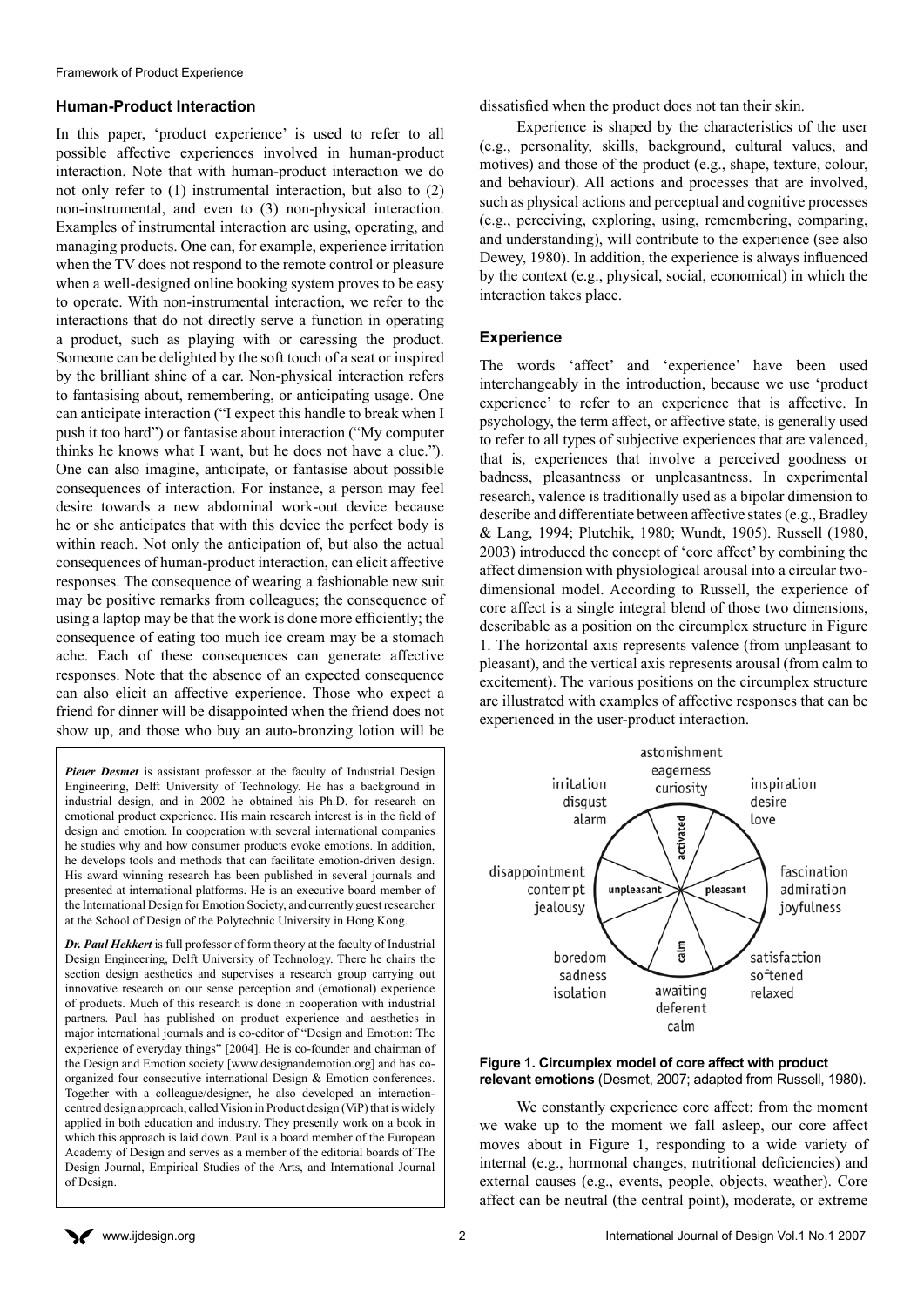(the periphery). Changes can be short lived or long lasting, and can be in the focus of attention (in the case of intense core affect), or a part of the background of a person's experience (in the case of mild core affect).

Core affect theory offers a simple, yet powerful, way to organize product experience, because all possible experiences involved in the user-product interaction can be described in terms of core affect. The activated unpleasantness from the heated irritation in response to a failing computer, the calm pleasantness from the soothing experience of sliding into a warm bath, the activated pleasantness from the exhilaration of ice skating, and the calm unpleasantness from the sadness in remembering a broken crystal vase, can all be plotted on the circumplex model.

#### **Product Experience**

Core affect can be experienced without relating to a particular stimulus. Moods, for example, are typically not elicited by a particular stimulus but by combinations of internal and external causes, like, for example, being grumpy because of the bad weather, a lack of sleep, and the traffic jam. We usually undergo these types of changes in core affect without knowing why. In other cases, the change in core affect is elicited by a single and identifiable cause. When someone offends a person, the offended person's anger is clearly elicited by the behaviour of the offender. Also, human-product interaction can be (or involve) a cause of change in core affect. Interacting with a stimulating computer game can cause the experience of exhilaration, whereas interacting with a slow computer can cause the experience of frustration. In line with these examples, we define product experience as a change in core affect that is attributed to human-product interaction. We use the word 'attributed' instead of 'caused' because a change in core affect due to a particular cause is sometimes misattributed to another, imagined, cause (see Schwarz & Clore, 1983). One can, for example, be disappointed with a colleague for a mistake for which he was actually not responsible. Or, one can be angry with the television set, because it appears to be broken as it shows a white signal, when in fact one should actually blame oneself for accidentally disconnecting the signal cable. The anger experienced in this situation is considered to be a product experience because it is believed to be caused by, or attributed to, the television.

#### **Manifestations of Product Experience**

Product experience is a multi-faceted phenomenon that involves manifestations such as subjective feelings, behavioural reactions, expressive reactions, and physiological reactions. The subjective feeling of experience is a conscious awareness of the change in core affect. When we are irritated by a package that is difficult to open, we also feel irritated. Physiological manifestations, such as pupil dilatation and sweat production, are caused by the changes of activity in the autonomic nervous system that accompany affective experiences. Expressive reactions (e.g., smiling or frowning) are the facial, vocal, and postural expressions that accompany affective experiences. We can tell by a persons' facial and bodily expression that he or she is sad, grumpy, or cheerful. Behavioural reactions (e.g., running or seeking contact) are the actions one engages in when experiencing a change in core affect. Affective experiences initiate behavioural tendencies like approach, inaction, avoidance, and attack. For example, with respect to the experience of attachment, Mugge, Schifferstein and Schoormans (2004, p. 1) propose that "when a person is attached to an object, (s)he is more likely to handle the product with care, to repair it when it breaks down, and to postpone its replacement as long as possible." This behavioural tendency (i.e., keeping the product) is the consequence of attachment that signifies the extraordinary relationship between a user and a product. Frijda (1986) proposes that all emotions involve a particular action tendency that prepares the individual to contend with the adaptational implications of the eliciting situation. Fear comes with a tendency to flee, anger with the tendency to attack, and fascination with the tendency to explore. A product that evokes anger will be pushed aside, one that evokes fascination will be explored, and one that evokes boredom will be ignored.

Note that feelings are often expressed in terms of one of the other manifestations of affect. One can express the behavioural impact of an experience ("I was so angry: I felt like throwing my computer out of the window"), the expression ("the game was so boring: I couldn't stop yawning"), or the physiological reaction ("I was trembling from fear when I noticed the smoke emerging from my kitchen").

# **Three Types of Product Experience**

Following Hekkert (2006), we distinguish three components or levels of product experience: aesthetic pleasure, attribution of meaning, and emotional response. We thus define product experience as "the entire set of affects that is elicited by the interaction between a user and a product, including the degree to which all our senses are gratified (aesthetic experience), the meanings we attach to the product (experience of meaning) and the feelings and emotions that are elicited (emotional experience)" (Hekkert, 2006, p. 160). These three components or levels of experience can be distinguished in having their own, albeit highly related, lawful underlying processes. Figure 2 shows the three levels of product experience.

Let us take a personal example to illustrate how a product can be experienced at each of the three levels. One of the authors recently purchased a Chinese teacup during a visit to China. An example of an aesthetic experience is the enjoyment he experiences from hearing the sound produced by the fragile porcelain lid when it is placed on the mug. He is attached to the cup, because it is a memento that represents his visit to China, in which the attachment is an experience of meaning. An example of the third level of product experience, that is, an emotional experience, is the satisfaction he experienced when he found that the size of the cup perfectly matches his tea drinking needs. Each of the three levels is discussed in the following sections.

#### **Aesthetic Experience**

At the aesthetic level, we consider a product's capacity to delight one or more of our sensory modalities. A product can be beautiful to look at, make a pleasant sound, feel good to touch,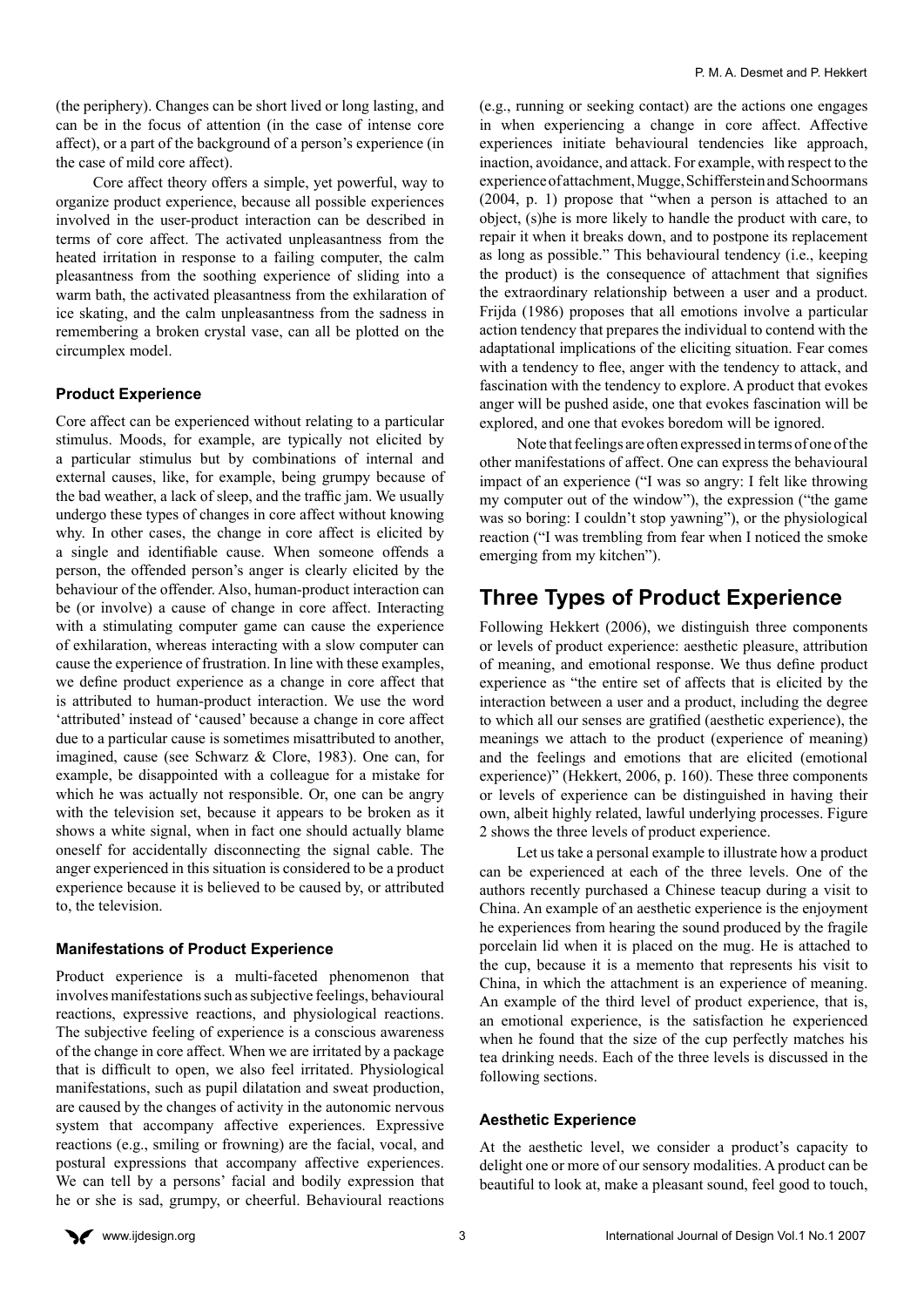

**Figure 2. Framework of product experience.**



**Figure 3. Chinese teacup souvenir.**

or even smell nice. The degree to which a perceptual system manages to detect structure, order, or coherence and assess a product's novelty/familiarity typically determines the affect that is generated (e.g., Gaver and Mandler, 1989; Hekkert, Snelders, & van Wieringen, 2003). As some authors argue, such effects can be explained by examining the evolutionary basis of our perceptual systems (e.g., Ramachandran & Hirstein, 1999; see Hekkert, 2006 for an overview). It is this level of sensory pleasure that Norman (2004) is referring to in discussing the visceral level of emotional design and that Crilly, Moultrie, and Clarkson (2004) treat as the cognitive response category 'aesthetic impression.' Note that some researchers propose that besides basic affect, there are no emotions or cognitive processes at stake at this level (e.g., Norman, 2004).

Even though the main body of research on aesthetic

experiences focuses on the visual domain, other modalities of product aesthetics are also explored. Overbeeke and Wensveen (2003) use the concept of 'aesthetics of interaction' to refer to the beauty of use, that is, the beauty one experiences when physically interacting with a product. Although belonging to the aesthetic level of experience, this concept has a specific focus on the tactile and kinaesthetic, rather than on the visual aesthetics. Some approaches have been discussed to design for aesthetic interactions. As a general design goal, Overbeeke and Wensveen (2003) focus on the perceptual-motor skills of users in order to aim for richness in sensorial experiences and action possibilities. In their discussion on tangible interactions, Zimmerman, Hurst, and Peeters (2005) refer to Durrel Bishop's marble telephone answering machine, which creates enriched action possibilities by using marbles to represent digital messages.

#### **Experience of Meaning**

At the level of meaning, cognition comes into play. Through cognitive processes, like interpretation, memory retrieval, and associations, we are able to recognize metaphors, assign personality or other expressive characteristics, and assess the personal or symbolic significance of products. This component of the experience corresponds with Crilly et al.'s (2004) cognitive response categories 'semantic interpretation' and 'symbolic association.' It is clear that the cognitive processes involved are vulnerable to individual and cultural differences. Recently it has been shown that our body also plays a major role in understanding linguistic expressions (e.g., Gibbs, 2003; Lakoff & Johnson, 1980) and figurative expressions of products (Van Rompay, Hekkert, Saakes, & Russo, 2005).

Examples of experiences of meaning are luxury and attachment. The experience of luxury represents a symbolic value of a comfortable lifestyle that is associated with particular consumer products (see e.g., Reinmoeller, 2002). The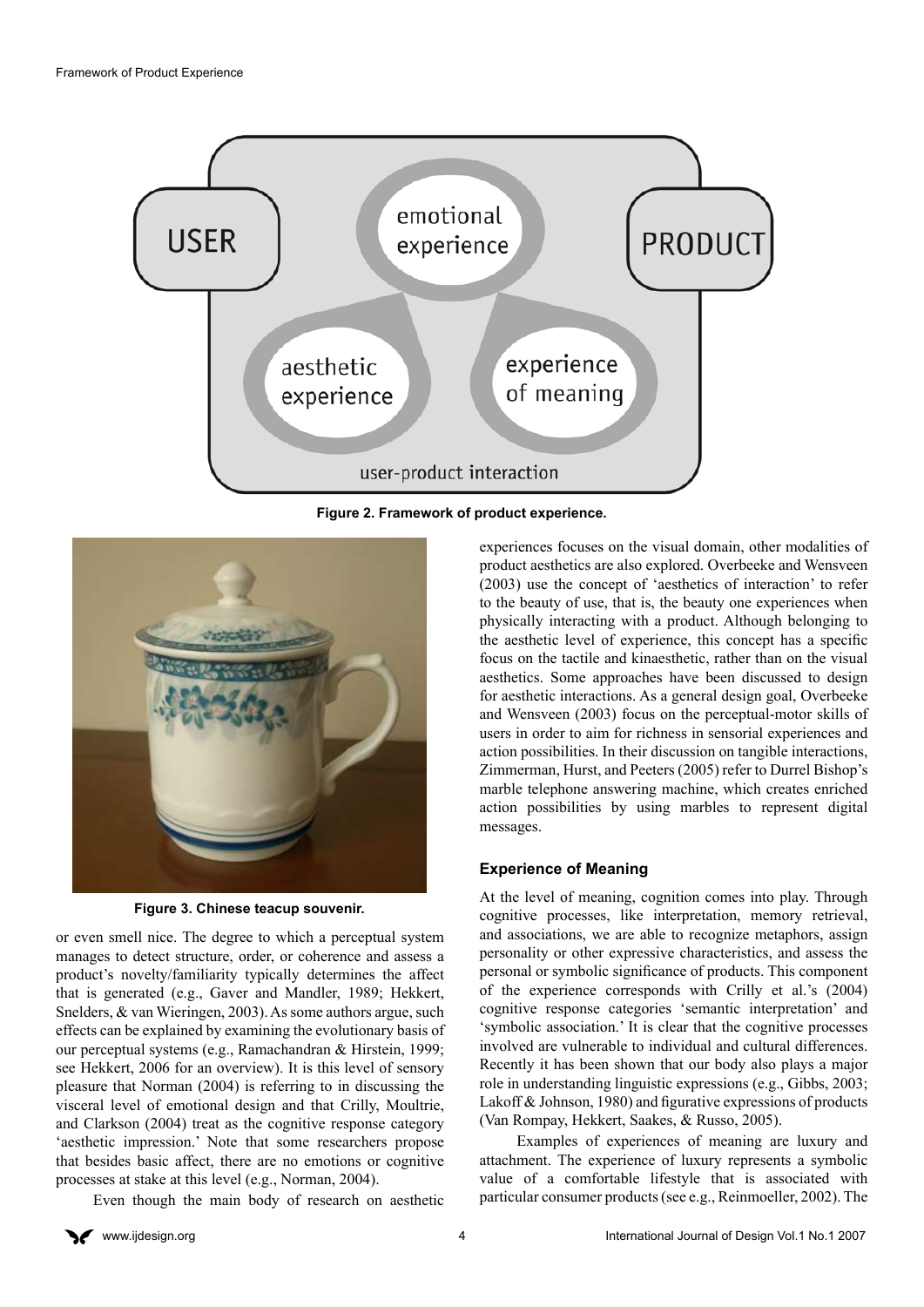experience of attachment is represented by products that have some profound and sustained meaning to us. Savas (2004), for example, identifies feelings of confidence, independence, relaxation, achievement, security, friendship, and control. Both product characteristics and user characteristics influence the experience of luxury and attachment. Govers and Mugge (2004), for example, indicated that people become more attached to products with a personality that is similar to their own personality than to products with a dissimilar personality. Likewise, Uotila et. al (2005) identified product, user, and context as influential factors of the luxury experience. According to Reinmoeller (2002), luxury products are created by the use of material, processes, packaging, distribution, and promotion that exceeds the level of standard products to allow for pleasure.

#### **Emotional Experience**

At the emotional level, we refer to those affective phenomena typically considered in emotion psychology and in everyday language about emotions, love and disgust, fear and desire, pride and despair, to name a few. Most contemporary emotion theorists view emotions as coherent, organized, and functional systems (Smith & Kirby, 2001). Emotions are functional, because they establish our position vis-à-vis our environment, pulling us toward certain people, objects, actions, and ideas, and pushing us away from others (Frijda, 1986). This basic principle applies to all emotions; the intense emotion that we may experience in a situation that threatens basic survival needs and the subtle emotion that we may experience in response to human-product interaction. Pleasant emotions pull us to products that are (or promise to be) beneficial, whereas unpleasant emotions will push us from those that are (or promise to be) detrimental for our well-being (Desmet, 2002).

According to the currently most widely adopted theory of emotions (i.e., appraisal theory), an emotion is elicited by an evaluation (appraisal) of an event or situation as potentially beneficial or harmful (e.g., Arnold 1960; Scherer, Schorr, & Johnstone, 2001; see Desmet, 2002 for an overview). It is the interpretation of an event (or product), rather than the event itself, which causes the emotion. Contrary to popular belief, an emotion is thus the result of a cognitive, though often automatic and unconscious, process. Appraisal is an evaluative process that serves to 'diagnose' whether a situation confronting an individual has adaptational relevance, and if it does, to identify the nature of that relevance and produce an appropriate emotional response to it (Lazarus, 1991). One who is confronted with a fire alarm will most likely experience fear with a corresponding tendency to flee, because the fire alarm signals a potentially harmful situation with particular behavioural requirements. This example illustrates that appraisals are inherently relational (e.g., Scherer, 1984). Rather than exclusively reflecting either the properties of the stimulus (e.g., a fire), the situation (e.g., the office), or the person (e.g., asthmatic condition), appraisal represents an evaluation of the properties of the stimulus and the situation as it relates to the properties of the individual (Smith & Lazarus, 1990). Although the fear experienced in case of a fire alarm is a basic emotion, the same principle also applies to the subtle emotions we may experience when interacting with a product. We can experience joy in response to a mobile phone that we appraise as matching with our concern of being in touch with our friends, desire towards a new car model that we appraise as matching with our concern of mobility, frustration in response to a chair that we appraise as mismatching with the concern for comfort, etc.

In short, appraisal is an evaluation of the significance of a stimulus for one's personal well-being. It is this personal significance of a product, rather than the product itself, which causes the emotion. Because appraisals mediate between products and emotions, different individuals who appraise the same product in different ways will experience different emotions. One who is stressed may respond with irritation to the ring tone of his or her mobile phone, because he or she appraises it as undesirable, whereas another person may appraise the same event as desirable.

# **Relationships Between the Three Levels of Product Experience**

To further illustrate the distinction between the three components of experience, let us look at some of our experiences with everyday products. When the user is pleased by the sensuous shape of a vase, the silent but harmonic sound of a cellular phone, or the soft and fluffy texture of a seat, these experiences refer to aesthetic experiences. On the other hand, considering a coffee maker as masculine and very much 'for you,' a mobile phone sexy, but perfectly clear and understandable, and a new car referring to the sixties, are all examples belonging to the experience of a product's meaning. When the user is disappointed by the limited memory capacity of an MP3 player, inspired by an innovative car design for its zero-emission engine, or frustrated by the complexity of a user interface, we can identify these experiences as emotional experiences.

Particular experiences may activate other levels of experience. An experienced meaning may give rise to emotional responses and aesthetic experiences, and vice versa. An example is attachment. Although attachment was identified as an experience of meaning, emotions may very well be involved: one can, for example, be afraid of losing or proud of owning a product to which one is attached (see Schultz, Kleine, & Kernan, 1989). Moreover, Schifferstein, Mugge, & Hekkert (2004), who found an effect of positive emotional responses on product attachment, showed that emotions can also be a determinant of product attachment. Likewise, an aesthetically pleasing product may activate an experienced meaning of exclusiveness and an emotional response of desire. Even though these three components of an experience can be clearly conceptually separated, they are very much intertwined and often difficult to distinguish in our everyday experience. We experience the unity of sensuous delight, meaningful interpretation, and emotional involvement, and only in this unity do we speak of an experience. Although we acknowledge the mutual relationships between all three components of product experience, we want to highlight two that are particularly salient, because their nature seems to be hierarchical: the relationship between the emotional component and the two others. In the next two sections, we will discuss how experiences of meaning and aesthetic experiences can elicit emotional experiences.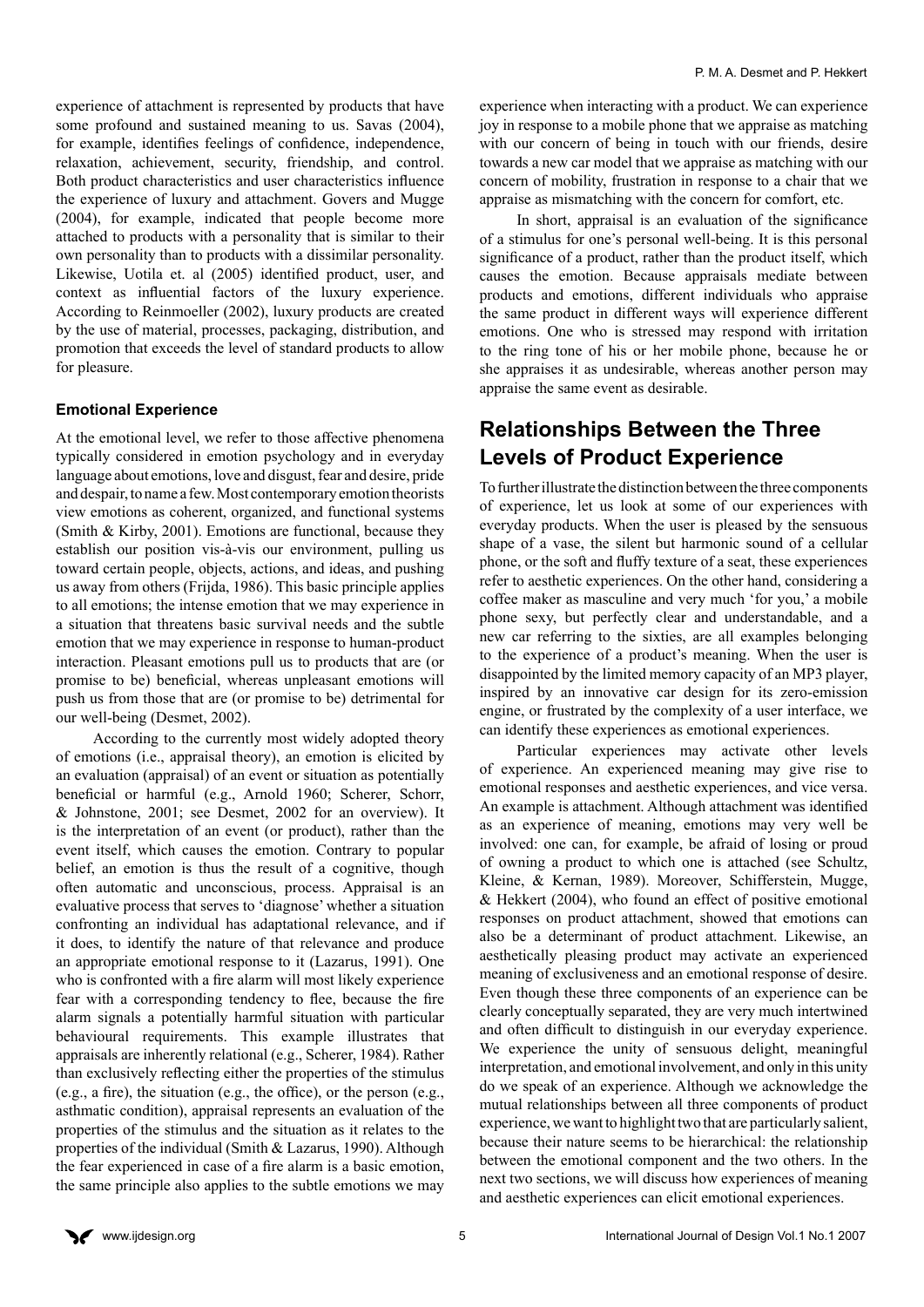#### **Meaning and Emotion**

Following the tradition of appraisal theory, Desmet (2002) introduced a basic model of product emotions, as shown in Figure 4. The model is basic, because it applies to all possible emotional responses elicited by human-product interaction and identifies the three universal key variables in the process of emotion elicitation: (1) concern, (2) stimulus, and (3) appraisal.



**Figure 4. Basic model of product emotions** (adapted from Desmet, 2002).

The basic model indicates that emotions arise from encounters with products that are appraised as having beneficial or harmful consequences for the individual's concerns, that is, his or her major goals, motives, well-being, or other sensitivities (Frijda, 1986; Lazarus, 1991). Concerns are the dispositions that we bring into the emotion process, and products are construed as emotionally relevant only in the context of one's concerns (Lazarus, 1991). In order to understand emotional responses to human-product interaction, one must understand the users' concerns given the context in which he or she interacts with the product. Some concerns, such as the concern for safety and the concern for love, are universal, while others are culture and context-dependent, such as the concern for being home before dark or the concern for securing a good seat for your friend at the cinema.

We saw that at the level of meaning, we recognize metaphors, assign personality or other expressive characteristics, and assess the personal or symbolic significance of products. A car model can resemble a shark; a teddy bear can represent nostalgic value; and a laptop can be exclusive, masculine, oldfashioned, elegant, etc. This meaning component of experience can elicit emotions, because product meaning can be appraised as beneficial or harmful for the individual's concerns. In fact, some emotion researchers claim that emotions are elicited precisely by the appraised 'relational meaning' (see e.g., Lazarus, 1991). Different people, who assign different meaning to a particular product, will most likely have different emotional responses. A person who feels that a stainless steel kitchen unit is modern and efficient may experience attraction, whereas a person who feels

that it is cold and impersonal may experience dissatisfaction. Likewise, one can, for example, be attracted to a record player, because it represents a childhood memory, or feel contempt towards a pair of shoes, because the brand is associated with hooligans. Like all meaning, relational meaning can be related to the actual design (such as the material and shape) but also to other determinants, such as price, advertisements, opinions of others, and prior experiences.

Meaning is also involved in emotions elicited by anticipated usage. One has certain expectations about the consequence of owning or using products. One can, for example, be attracted to an exclusive pen, because it touches on his concern for being special. In this case, it is the meaning of exclusiveness that elicits the emotion.

#### **Aesthetics and Emotion**

An aesthetic experience can give rise to an emotional experience, because aesthetic experiences involve pleasure and displeasure, and people are motivated to seek products that provide pleasure and avoid products that provide displeasure. Hence, we have a concern for experiencing aesthetic pleasure (and avoiding aesthetic displeasure). This is the reason we have, among others, restaurants, entertainment, and, of course, art. They are often designed to please our senses, and the very fact that they do (or do not) can result in a variety of emotional responses. While a beautiful piece of music can move us to tears, one can experience disappointment in response to a product that is not as elegant as was expected, or one can feel desire for delicious food. In these cases, the experience of (or the lack of) beauty and the delicious taste are aesthetic, whereas the resulting disappointment and desire are emotional experiences.

Note that although we distinguish aesthetic experience as a separate component of product experience, some emotion researchers consider an aesthetic experience to be a specific type of appraisal (see e.g., Lazarus, 1991). This appraisal, which is often referred to as an appraisal of 'intrinsic pleasantness' (Scherer, 2001), evaluates whether a stimulus is pleasurable or painful (or whether a stimulus is likely to result in pleasure or pain) and determines the fundamental pleasure response: liking feelings that generally encourage approach behaviour versus disliking feelings that lead to withdrawal or avoidance. The concerns at stake are often called affect dispositions, sentiments, taste, or attitudes (see Ortony, Clore, & Collins, 1998). These are relatively enduring, affectively coloured beliefs, preferences, and predispositions toward objects, persons, or events (Frijda, 1986; Ortony, Clore, & Collins, 1988; Russell, 2003). Examples of dispositions are the preference for sweet and aversion for bitter tastes (Rozin & Fallon, 1987) and preferences for particular odours and for particular facial features and expressions. Such dispositions or universal aesthetic preferences have a clear evolutionary logic (see Hekkert & Leder, 2007) and can evolve as a result of interactions with our world. One can thus acquire an individual or culturally-shared taste for wines, particular fashion styles, social activities, etc.

These experiences, independent of whether one conceptualises them as emotions or as a separate component of product experience, share some characteristics. These are all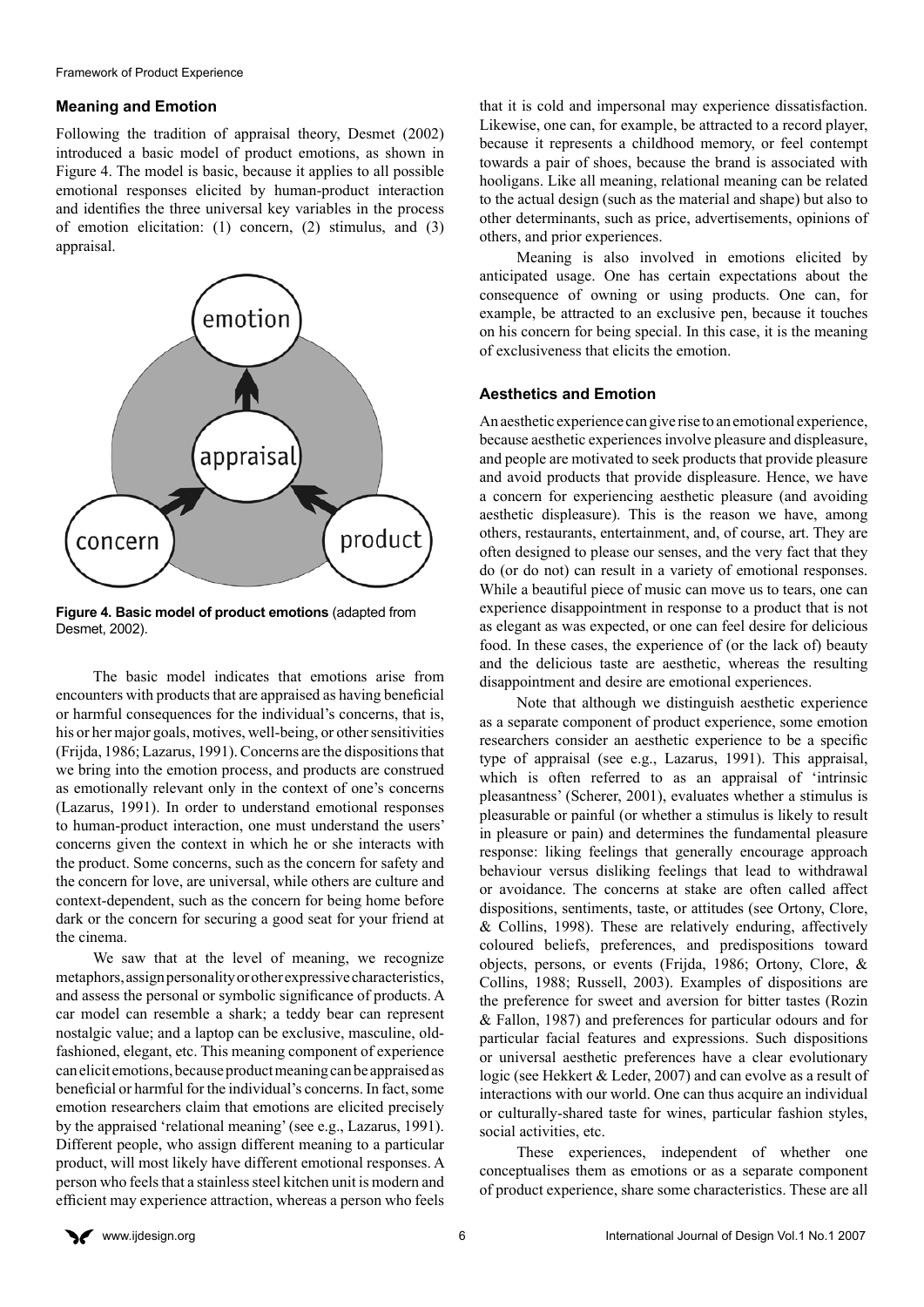experiences restricted to the here and now. Once the interaction comes to an end, the experience also stops (see Norman, 2004). In addition, these experiences have in common that they are elicited independent of the motivational state of the person (i.e., particular goals or motives). This may result in conflicting emotions in cases of conflicting concerns. We all know from experience that an inherently pleasant product can block goal achievement, since something pleasant (like chocolate cake) can obstruct us in reaching a goal (trying to lose weight). The resulting experience combines both pleasant and unpleasant responses.

## **Discussion**

The above described framework illustrates the complex and layered nature of product experience. Because it focuses on levels or components of experience, we have not systematically discussed the sources that elicit or influence them. Note, however, that the discussion of experience is related to, and partly overlaps with, some of the other recent discussions in design research that focus on sources and influencers of experience. Two of the topics that have received much attention are usability and culture. Given their salient role in design research, we will briefly discuss how they relate to the proposed framework of product experience.

#### **Product Experience and Usability**

Consumer products are bought and used to serve particular purposes: they are used to achieve specific goals, such as pincers that are used to repair a bicycle, an oven to bake a cake, a computer to edit a letter, and an audio system to enjoy music. Product usage involved in satisfying these product-specific goals relates to what we identified as instrumental interaction in Section 1.1. Whether a user is able to achieve the particular goal depends both on (the properties of) the product, and on (the skills of) the user. In some cases goals are not achieved because the user has difficulties operating the product. A product example to which many readers may be able to relate is a DVD recorder: a product that typically has many unused functionalities. Exactly what is the use of functionalities that are too complex for an average user to understand and operate? This question is especially relevant for products that require complex interfaces to operate a multitude of functionalities, like mobile phones and computers. Designers and researchers interested in this question have introduced the concept of 'usability,' a term that is used to denote the extent to which a user can employ a product in order to achieve a particular goal (see e.g., Norman, 2002). Often used dimensions to operationalise usability are effectiveness (the degree to which the particular goal can be satisfied), efficiency (the amount of time it takes to satisfy the goal), and ease of use (the amount of effort it takes to satisfy the goal).

The concept of usability is relevant for user-centred design approaches, because it focuses on the relationship between the user (and his or her skills and abilities) and the product. In that sense, the construct of usability is similar to the construct of experience: they are both relational, i.e., an outcome of the human-product interaction instead of a property of either the user or the product. Why then do we not include usability as

a fourth level of product experience? Because usability is not an affective experience, that is, a change in core affect that is attributed to product-human interaction, as product experience was defined in Section 1.3. Rather than a product experience itself, we consider usability to be a source of product experience. In fact, usability can most likely generate and influence all three levels of product experience. Usability involves goal attainment, which, in appraisal theory, is one of the main dimensions of emotion eliciting appraisal (see e.g., Scherer 2001). Events that are appraised as facilitating goal attainment elicit positive emotions, such as satisfaction and happiness, whereas those that are appraised as frustrating goal attainment evoke negative emotions, such as frustration and anger. Hence, products that are usable will more likely elicit positive emotions than products that are not usable. For that reason, the level of experienced satisfaction (which is a pleasant emotion) is often used as a measure for usability (see e.g., Lindgaard  $\&$ Dudek, 2002). The relationship between usability and aesthetic experience is explored by several researchers. In a review, Hassenzahl (2007) concluded that usability and aesthetics correlate because of several reasons. Users may infer a higher quality of a product from its beauty which in turn implies a better usability. An additional cause is that good designers may provide in general better quality than bad designers; that is, someone who cares about beauty may also care about usability. The same can also apply to experience of meaning. People attribute meaning to products, and perceived (lack of) usability, or pragmatic quality, can correlate with attributed meanings, like elegance and innovativeness, inferiority, rudeness, etc.

#### **Individual and Cultural Differences**

Clearly, different people can respond differently to a given product. Experience is not a property of the product but the outcome of human-product interaction, and therefore dependent on what temporal and dispositional characteristics the user brings into the interaction. People can differ from one another with respect to their concerns, motives, abilities, preferences, goals, and etc., and thus with respect to their affective responses to a given event. Desmet, Hekkert, and Hillen (2003) found a correlation between personal life values (like security, challenge, and family life) and emotional responses elicited by automotive designs. The relationship between product experience and values is particularly interesting in the context of cultural studies, because implicit and explicit values are often seen as key determinants of culture (see Williams, 1961). Kim and Lee (2005) performed a study that indicated betweenculture differences in responses to mobile phone interface designs. Similarly, in a study on emotional responses elicited by automotive design, Desmet, Hekkert, and Jacobs (2000) found differences in emotional responses both between and within cultures.

Although these studies show a correlation between culture and experience, the precise relationship remains inconclusive. Like experience, culture is a complex and layered construct. In following Xing-Liang He (1992), Leong and Clarck (2003) identified three structural levels of culture: the external, tangible, and visible 'outer level;' the 'middle level' of human behaviour, rites, and regulations in the form of words and language; and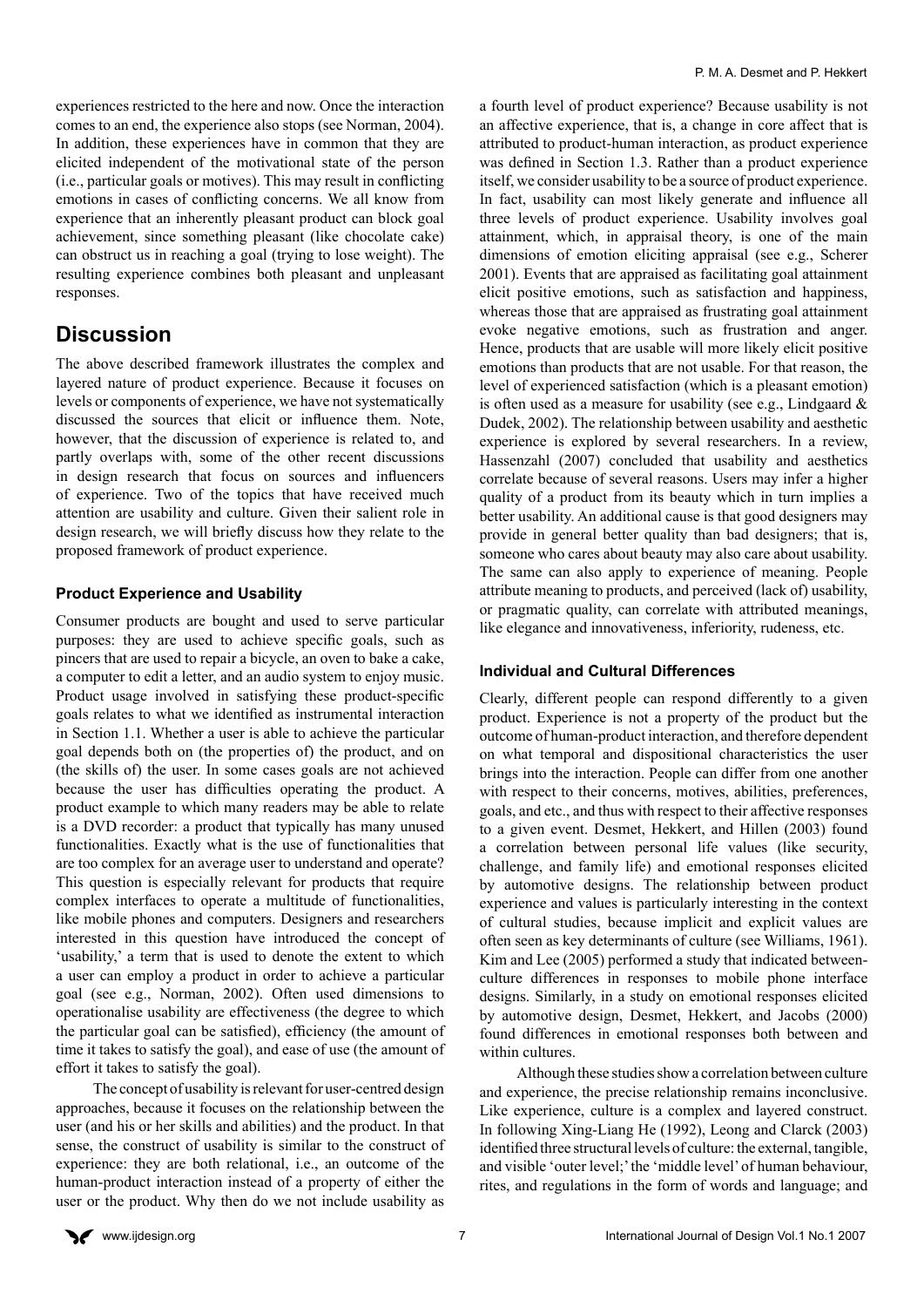the 'inner level' of the manifestation of human ideologies. Each of these levels may influence product experience, and given the apparent globalizing nature of product development and marketing, the degree to which they do will make an interesting topic for the product experience research agenda.

#### **Conclusion**

The discussion of user experience in the design research community draws on an extensive set of affective or experiential concepts (for a review see Demir, Desmet, & Hekkert, 2006). This variety in concepts is of value for a profound exploration of the complex and rich experiences people have while interacting with products. On the other hand, the drawback of entertaining a large variety of sometimes loosely defined concepts is the danger of fuzziness and ambiguity, which in the worst case can frustrate rather than facilitate fruitful discussion. We believe that social sciences, and in particular psychology, offer clear bases for experiential concepts that can structure some of the discussion in the design domain, and with this framework, we attempt to contribute some conceptual clarity.

We touched upon some of the complexities of product experience. We saw that experience influences behaviour and that behaviour influences the experience. Wensveen (2005), for example, showed that one's mood state will influence the way one will want to operate an alarm clock. A person who is assembling a closet in a bad mood may try to use additional force when confronted with ill fitting parts, whereas a cheerful person might take the time to explore the situation before using force. Where the first person may break the part and experience anger, the second may discover that he or she should try another part and experience relief. In that sense, the three components of product experience interact with cognition and behaviour, as well as with each other. This shows us that although the division in three components of experiences may seem deceptively simple; in real life, product experience is complex, layered, and interactive. In the introduction, we stated that the interest in user centred design has stimulated a shift of focus from the users' behaviour and cognition to the users' affective experience of (and involvement in) the humanproduct interaction. Our analysis indicates that an understanding of affective experience will require an approach that explains how behaviour, cognition, and experience are interrelated in human-product experience. It is our aim to further develop the basic framework by deepening it with the inclusion of sub branches within the three main levels of experience. A second research area of interest is the exploration of relationships and dependencies between the various concepts. These explorations will facilitate the identification of blank spots that denote research opportunities.

The framework of product experience that was proposed in this paper indicates that it is possible to distinguish patterns, both in the types of affective product experiences and in the processes that underlie these experiences. These patterns can be of value for designers, because they can be used to facilitate the designers' structured attempts to 'design for experience,' that is, attempts to deliberately influence the experiential impact of new designs.

### **References**

- 1. Arnold, M. B. (1960). *Emotion and personality*. New York: Colombia University Press.
- 2. Bradley, M. M., & Lang, P. J. (1994). Measuring Emotion - the Self-Assessment Mannequin and the Semantic Differential. *Journal of Behaviour Therapy and Experimental Psychiatry, 25(1)*, 49-59.
- 3. Creusen, M. E. H. (1998). *Product Appearance and consumer choice.* Delft: Delft University of Technology.
- 4. Crilly, N., Moultrie, J., & Clarkson, P.J. (2004). Seeing things: consumer response to the visual domain in product design. *Design Studies, 25,* 547-577.
- 5. Demir, E., Desmet, P. M. A., & Hekkert, P. (2006). Experiential concepts in design research; a (not too) critical review. In P. M. A. Desmet, M. A. Karlsson, and J. van Erp (Eds.), *Design & Emotion 2006; Proceedings of The International Conference on Design and Emotion, September 27-29.* Gothenburg, Sweden: Chalmers University of Technology.
- 6. Desmet, P. M. A. (2002). *Designing emotions.* Delft: Delft University of Technology.
- 7. Desmet, P. M. A. (2007). Product emotion. In H. N. J. Schifferstein and P. Hekkert (Eds.), *Product experience*. Elsevier Science Publishers, in press.
- 8. Desmet, P. M. A., Hekkert, P., & Hillen, M. G. (2004). Values and emotions; an empirical investigation in the relationship between emotional responses to products and human values. In: *Proceedings of Techné: Design Wisdom 5th European Academy of Design conference, Barcelona, Spain.*
- 9. Desmet, P. M. A., Hekkert, P., & Jacobs, J. J. (2000). When a car makes you smile: development and application of an instrument to measure product emotions. In S. J. Hoch and R. J. Meyer (Eds.), *Advances in Consumer Research, volume 27, (pp. 111-117). Provo, UT: Association for* Consumer Research.
- 10. Dewey, J. (1980). *Art as experience.* New York: G P Putnam's Sons.
- 11. Frijda, N. H. (1986). *The emotions*. Cambridge: Cambridge University Press.
- 12. Gaver, W. W., & Mandler, G. (1987). Play it again Sam: On liking music. *Cognition and Emotion*, *1*, 259-282.
- 13. Gibbs, R. W. (2003). Embodied experience and linguistic meaning. *Brain and Language*, *84*, 1-15.
- 14. Govers, P. C. M., & Mugge, R. (2004). 'I love my Jeep, because its tough like me': The effect of productpersonality congruence on product attachment. In A. Kurtgözü (Ed.), *Proceedings of the Fourth International Conference on Design and Emotion*. Ankara, Turkey.
- 15. Hassenzahl, M. (2007). Aesthetics in interactive products: correlates and consequences of beauty. In H. N. J. Schifferstein and P. Hekkert (Eds.), *Product experience.*  Elsevier Science Publishers, in press.
- 16. He, X. L. (1992). *The worship of Chinese gods of nature* (in Chinese). Shunghi: San-Lian book store.
- 17. Hekkert, P. (2006). Design aesthetics: Principles of pleasure in product design. *Psychology Science, 48(2)*, 157-172.
- 18. Hekkert, P., & Leder, H. (2007). Product aesthetics.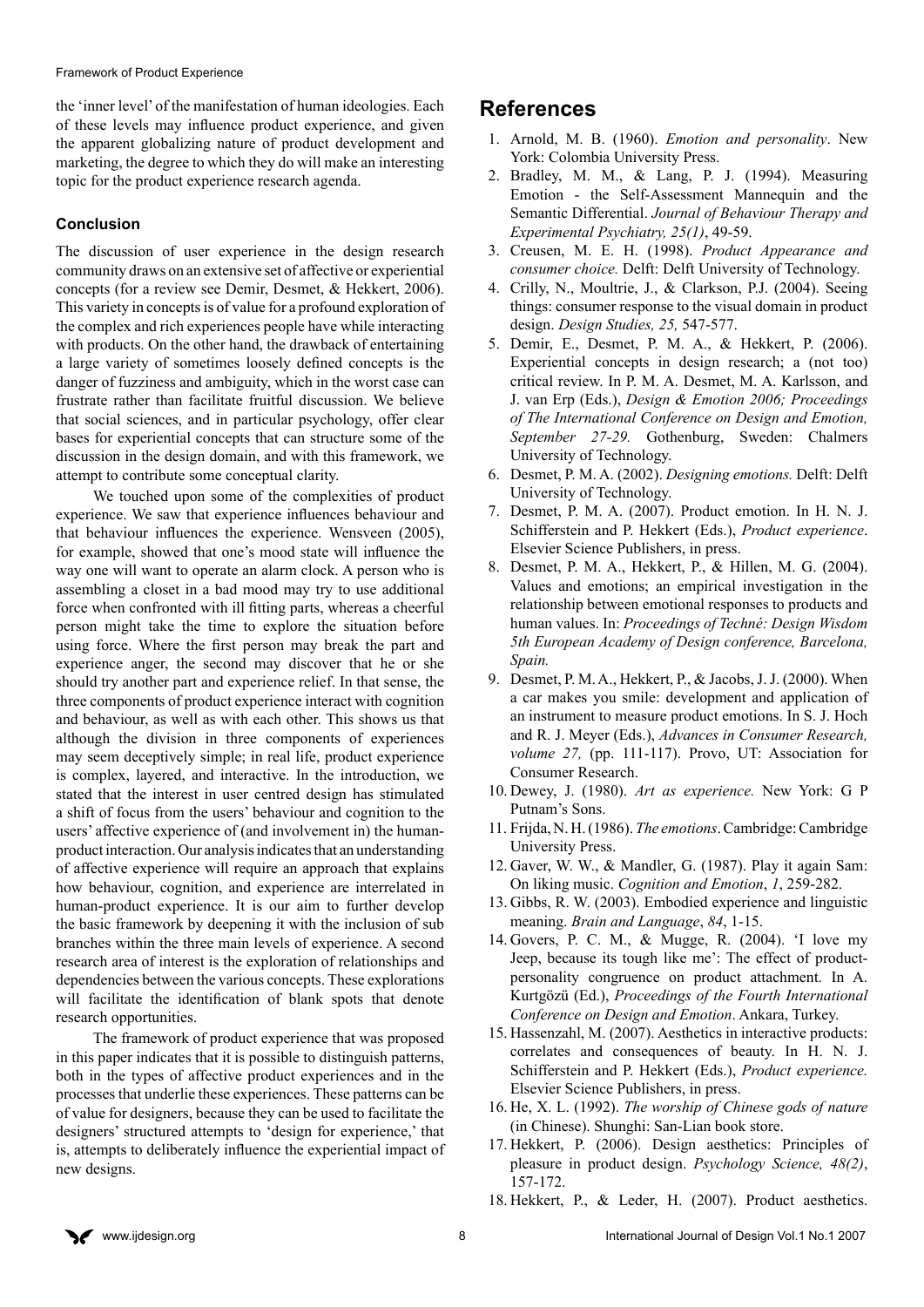In H. N. J. Schifferstein and P. Hekkert (Eds.), *Product experience*. Elsevier Science Publishers, in press.

- 19. Hekkert, P., Snelders, D., & van Wieringen, P. C. W. (2003). 'Most advanced, yet acceptable': Typicality and novelty as joint predictors of aesthetic preference in industrial design. *British Journal of Psychology*, *94*, 111- 124.
- 20.Jordan, P. W. (1999). Pleasure with products: human factors for body, mind and soul. In W. S. Green & P. W. Jordan (Eds.), *Human Factors in Product Design: Current Practice and Future Trends* (pp. 206-217). London: Talyor & Francis.
- 21. Kim, J. H., & Lee, K. P. (2005). Cultural difference and mobile Phone interface design: icon recognition according to level of abstraction. In: *Proceedings of the seventh International Conference on Human Computer Interaction with Mobile Devices and Services.* Austria: University of Salzburg.
- 22. Lakoff, G., & Johnson, M. (1980). *Metaphors we live by*. Chicago: Chicago University Press.
- 23. Lazarus, R. S. (1991). *Emotion and Adaptation*. Oxford: Oxford University Press.
- 24. Leong, B. C. H., & Clarck, H. (2003). Culture-based knowledge towards new design thinking and practice: a dialogue. *Design Issues, 19(3),* 48-58.
- 25. Lindgaard, G. & Dudek, C. (2002). User satisfaction, aesthetics and usability: Beyond reductionism. In: Proceedings of the 17th. *International Federation for Information Processing World Computer Congress* (pp. 231-246). Dordrecht: Kluwer.
- 26. Mugge, R., Schifferstein, H. N. J., & Schoormans, J. P. L. (2004). Personalizing Product Appearance: The Effect on Product Attachment. In Kurtgözü, A. (Ed.) *Proceedings of 2004 International Conference on Design and Emotion*, Ankara, Turkey.
- 27. Norman, D. A. (2002). *The Design of Everyday Things. New York:* Basic Books
- 28. Norman, D. A. (2004). *Emotional Design*. New York: Basic Books.
- 29. Oliver, R. L. (1993). Cognitive, Affective, and Attribute Bases of the Satisfaction Response. *Journal of Consumer Research, 20,* 418-430.
- 30. Ortony, A., Clore, G. L., & Collins, A. (1988). *The cognitive structure of emotions*. Cambridge, England: Cambridge University Press.
- 31. Overbeeke, K. C. J., & Wensveen, S. A. G. (2003) From perception to experience, from affordances to irresistibles. In B. Hannington and J. Forlizzi (Eds.), *Proceedings of 2003 International Conference on Designing Pleasurable Products and Interfaces* (pp. 92-97). Pittsburgh: ACM Press.
- 32. Picard, R. W. (1997). *Affective Computing*. Cambridge: MIT Press
- 33. Plutchik, R. (1980). *Emotion: a psychoevolutionary synthesis*. New York: Harper & Row.
- 34. Ramachandran, V. S., & Hirstein, W. (1999). The science of art: A neurological theory of aesthetic experience. *Journal of Consciousness Studies*, *6*, 15-51.
- 35. Reinmoeller, P. (2002) Emergence of Pleasure:

Communities of Interest and New Luxury Products. In W. S. Green and P. W. Jordan (Eds.), *Pleasure with Products: Beyond Usability* (pp. 125-134). London: Taylor & Francis.

- 36. Rozin, P., & Fallon, A. (1987). A perspective on disgust. *Psychological Review, 94*, 23-41.
- 37. Russell, J. A. (1980). A Circumplex Model of Affect. *Journal of Personality and Social Psychology, 39(6),* 1161-1178.
- 38. Russell, J. A. (2003). Core affect and the psychological construction of emotion. *Psychological Review, 110(1),* 145-172.
- 39. Savaş, Ö. (2004). A perspective on person-product relationship: attachment and detachment. In D. McDonagh, P. Hekkert, J. Van Erp, and D. Gyi (Eds.), *Design and Emotion: The Experience of Everyday Things* (pp. 317- 321). London: Taylor & Francis.
- 40. Scherer, K. R. (1984). On the nature and function of emotion: a component process approach. In K. R. Scherer & P. Ekman (Eds.), *Approaches to emotion* (pp. 293-318). Hillsdale, NJ: Erlbaum.
- 41. Scherer, K. R. (2001). Appraisal considered as a process of multi-level sequential checking. In K. R. Scherer, A. Schorr & T. Johnstone (Eds.), *Appraisal process in emotion: theory, methods, research* (pp. 92-120). New York: Oxford University Press.
- 42. Schifferstein, H. N. J., Mugge, R., & Hekkert, P. (2004). Designing consumer-product attachment. In D. McDonagh, P. Hekkert, J. Van Erp & D. Gyi (Eds.), *Design and emotion: The experience of everyday things* (pp. 327-331). London: Taylor & Francis.
- 43. Schmitt, B. H. (1999). *Experiential marketing: How to get customers to sense, feel, think, act and relate to your company and brands*. New York: Free Press.
- 44. Schultz, S. E., Kleine, R. E., & Kernan, J. B. (1989). 'These are a few of my favorite things.' Toward an explication of attachment as a consumer behavior construct. In T. Scrull (Ed.), *Advances in Consumer Research* (Vol. 16, pp. 359- 366). Provo: UT: Association for Consumer Research.
- 45. Schütte, R. (2006). *Developing an Expert Program Software for Kansei Engineering.* Sweden: Linköping University.
- 46. Schwarz, N., & Clore, G. L. (1983). Mood, misattribution, and judgment of well-being: informative and directive functions of affective states. *Journal of Personality and Social Psychology, 45,* 513-523.
- 47. Smith, C. A., & Kirby, L. D. (2001). Toward delivering the promise of appraisal theory. In K. R. Scherer, A. Schorr & T. Johnson (Eds.), *Appraisal processes in emotion* (pp. 121-140). Oxford: Oxford University Press.
- 48. Smith, C. A., & Lazarus, R. S. (1990). Emotion and adaptation. In L. A. Pervin (Ed.), *Handbook of personality: Theory and research* (pp. 609-637). New York: Guilford.
- 49. Tractinsky, N., Katz, A., & Ikar, D. (2000). What is beautiful is usable. *Interacting with Computers, 13,* 127- 145.
- 50. Uotila, M., Falin, P., & Aula, P. (2005). Experience of Luxury and Pleasure with Products. In S. Wensveen (Ed.), *Proceedings of Designing Pleasurable Products and*